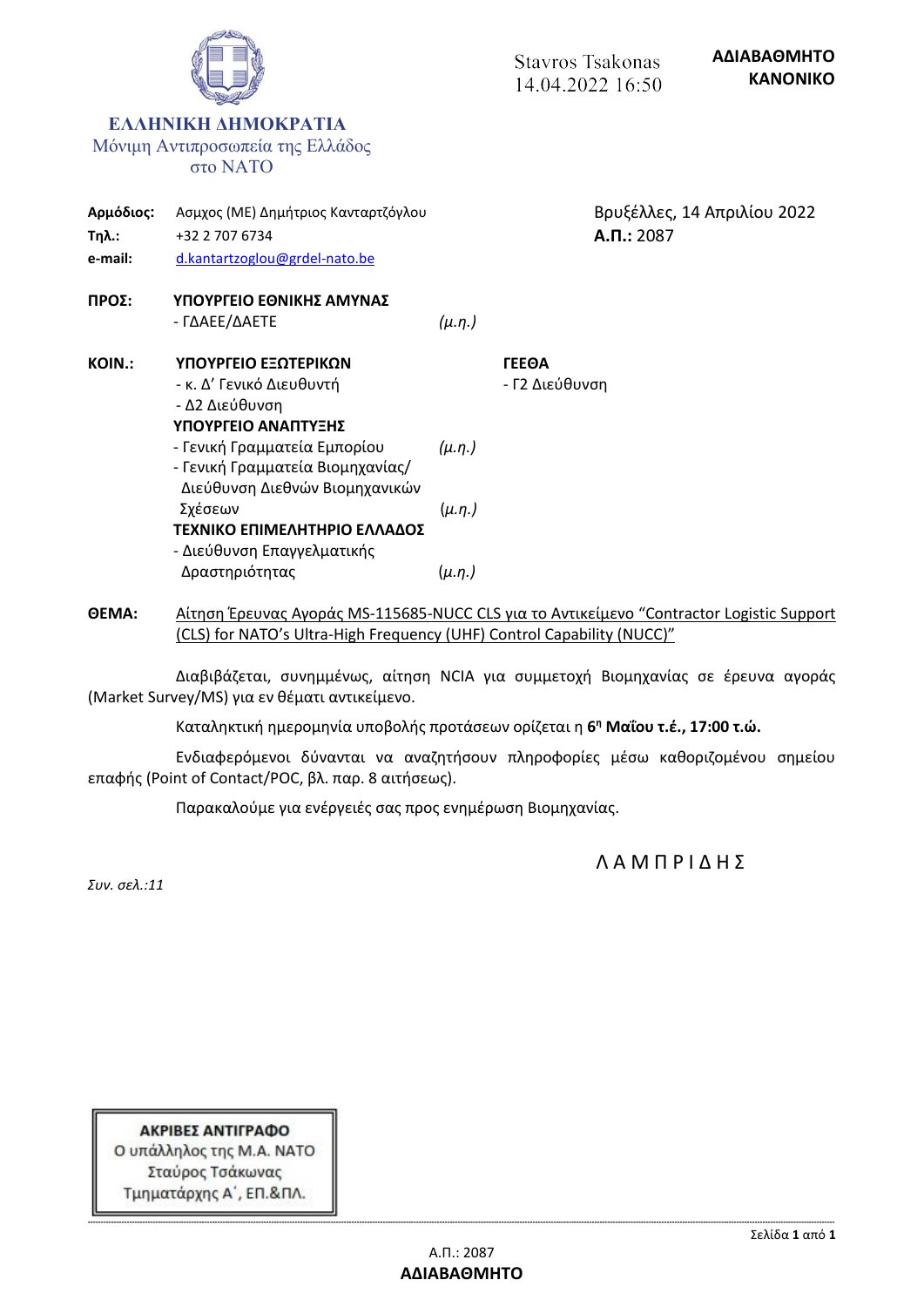NCIA/ACQ/2022/6715 6 April 2022

# Market Survey - Request for Information Project "Contractor Logistic Support (CLS) for NATO's Ultra-High Frequency (UHF) Control Capability (NUCC)" NCI Agency Reference: MS-CO-115685-NUCC CLS NCI Agency is seeking information from Nations and their Industry regarding the availability of providers that are able to meet NATO's requirements related to specific Contractor Logistics Support (CLS) services. NCI Agency Points of Contact Principal Contracting Officer (PCO) Mrs. Tiziana Pezzi Action Officer: Estefania Nunez

E-mail: estefania.nunez@ncia.nato.int

To: Distribution List (Annex A)

## Subject: NCI Agency Market Survey Request for Information : MS-CO-115685-NUCC CLS

uests the assistance of the Nations and their Industry to identify<br>to meet NATO's requirements related to Contractor Logistics Support<br>TO's Ultra- High Frequency (UHF) Control Capability (NUCC). This<br>ig issued to identify 1. NCI Agency requests the assistance of the Nations and their Industry to identify providers that are able to meet NATO's requirements related to Contractor Logistics Support (CLS) services for NATO's Ultra- High Frequency (UHF) Control Capability (NUCC). This Market Survey is being issued to identify possible service suppliers and to identify any limitations or conditions that may need to be met before potential suppliers are able to submit bids for services in this area.

- 2. A summary of the requirements is set forth in the Annex B attached hereto. Respondents are requested to reply via the questionnaire at Annex C. Other supporting information and documentation (technical data sheets, marketing brochures, catalogue price lists, descriptions of existing installations, etc.) are also desired.
- 3. The NCI Agency reference for this Market Survey Request is: MS-CO-115685-NUCC CLS, and all correspondence and submissions concerning this matter should reference this number.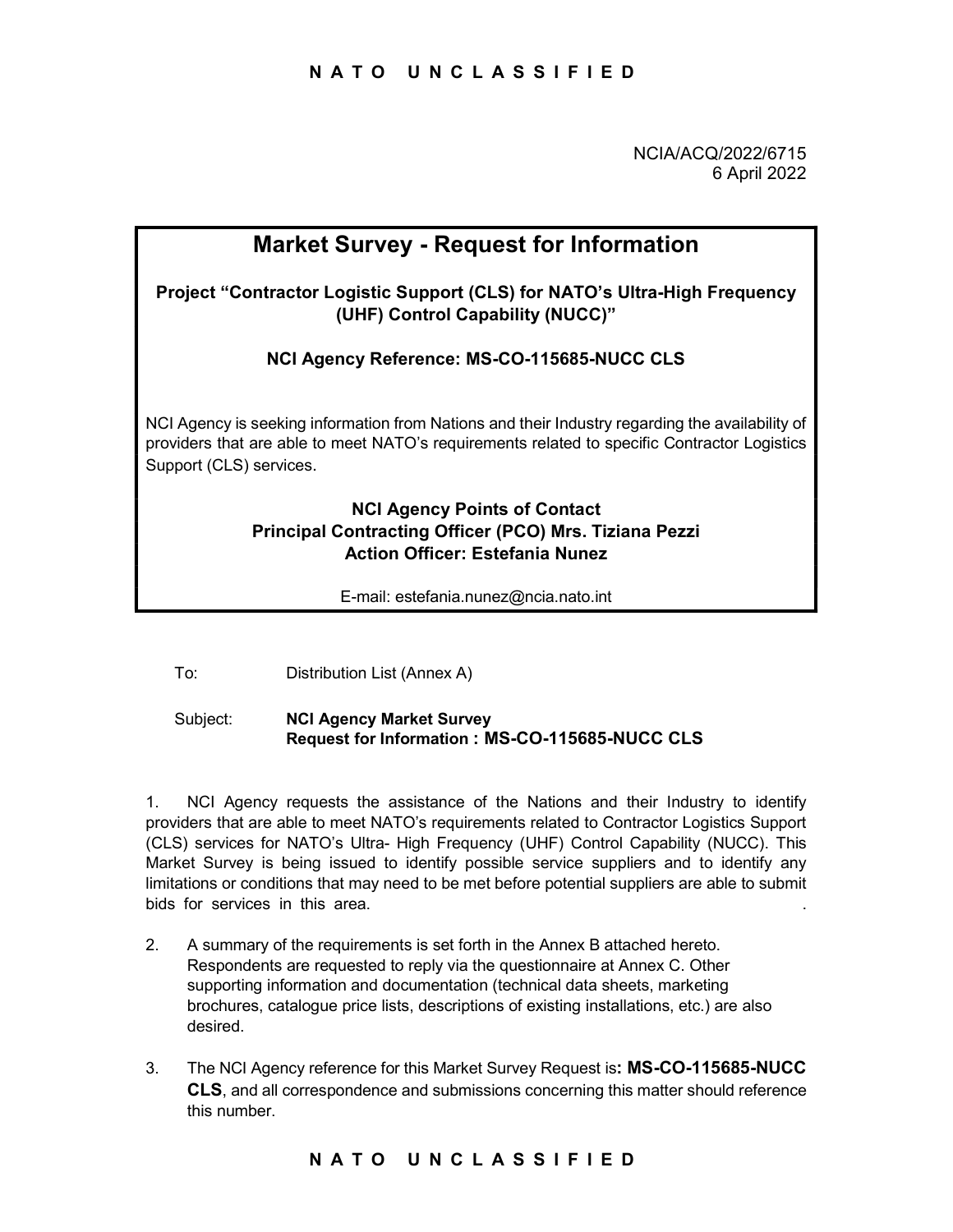# N A T O U N C L A S S I F I E D<br>NCIA/ACQ/2022/6715<br>firms noted in Anney D of this letter (who are current holders of Basic

## NCIA/ACQ/2022/6715

- 4. In addition to the firms noted in Annex D of this letter (who are current holders of Basic Ordering Agreements (BOA) with the NCI Agency), the NCI Agency requests the broadest possible dissemination by Nations of this Market Survey Request to their qualified and interested industrial base.<br>5. Responses may be issued to the NCI Agency directly from Nations or from their Industry
- (to the staff indicated at Paragraph 8 of this Market Survey Request). Respondents are invited to carefully review the requirements in Annex B. .
- 6. Responses shall in all cases include the name of the firm, telephone number, e-mail address, designated Point of Contact, and a NATO UNCLASSIFIED description of the capability available and its functionalities. This shall include any restrictions (e.g. export controls) for direct procurement of the various capabilities by the NCI Agency. Nonbinding product pricing information is also requested as called out in Annex C.
- 7. Responses are due back to the NCI Agency no later than 17:00 Brussels time 6 May 2022.<br>8. Please send all responses either via post or email to the following NCI Agency Action
- Officer:

| To Attention of: | Mrs. Estefania Nunez                                                                                                     |
|------------------|--------------------------------------------------------------------------------------------------------------------------|
| Postal address:  | <b>NCI Agency</b><br><b>Acquisition Directorate</b><br><b>Boulevard Leopold III</b><br>B-1110 Brussels<br><b>Belgium</b> |
| E-mail:          | Estefania.Nunez@ncia.nato.int                                                                                            |

- 9. Product demonstrations or face-to-face briefings/meetings with industry are not foreseen during this initial stage. Respondents are requested to await further instructions after their submissions and are requested not to contact directly any NCI Agency staff other than the POC identified above in Paragraph 8. .
- $\blacksquare$ <br>
Exercise to-face briefings/meetings with industry are not foreseen<br>
stage. Respondents are requested to await further instructions after<br>
and are requested <u>not to contact directly any NCI</u> Agency staff other<br>
thi 10. Any response to this request shall be provided on a voluntary basis. Negative responses shall not prejudice or cause the exclusion of companies from any future procurement that may arise from this Market Survey. Responses to this request, and any information provided within the context of this survey, including but not limited to pricing, quantities, capabilities, functionalities and requirements will be considered as information only and will not be construed as binding on NATO for any future acquisition. .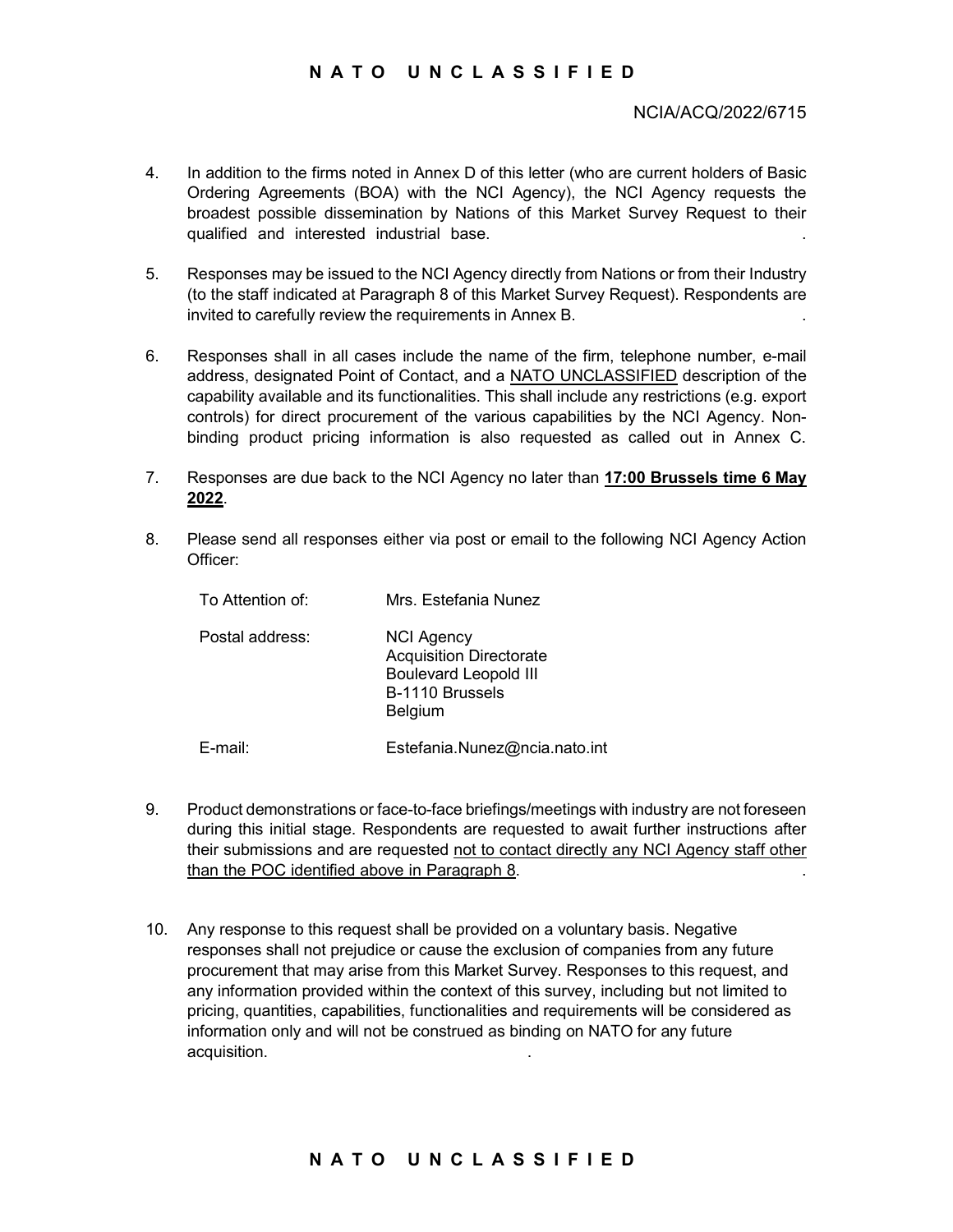## NCIA/ACQ/2022/6715

- N A T O U N C L A S S I F I E D<br>NCIA/ACQ/2022/6715<br>is not liable for any expenses incurred by firms in conjunction with their<br>Market Survey and this Survey shall not be regarded as a commitment 11. The NCI Agency is not liable for any expenses incurred by firms in conjunction with their responses to this Market Survey and this Survey shall not be regarded as a commitment of any kind concerning future procurement of the items described.
- 12. Your assistance in this Market Survey request is greatly appreciated.

FOR THE CHIEF OF ACQUISITION:



Mrs. Tiziana Pezzi Principal Contracting Officer

ustrial Suppliers, NCI Agency Basic Ordering Agreement (BOA)<br>)<br>N A T O U N C L A S S I F I E D Enclosures: Annex A (Distribution List) Annex B (Market Survey Request - Summary of Requirements) Annex C (Market Survey Request - Questionnaire) Annex D (Potential Industrial Suppliers, NCI Agency Basic Ordering Agreement (BOA) Holders on Distribution)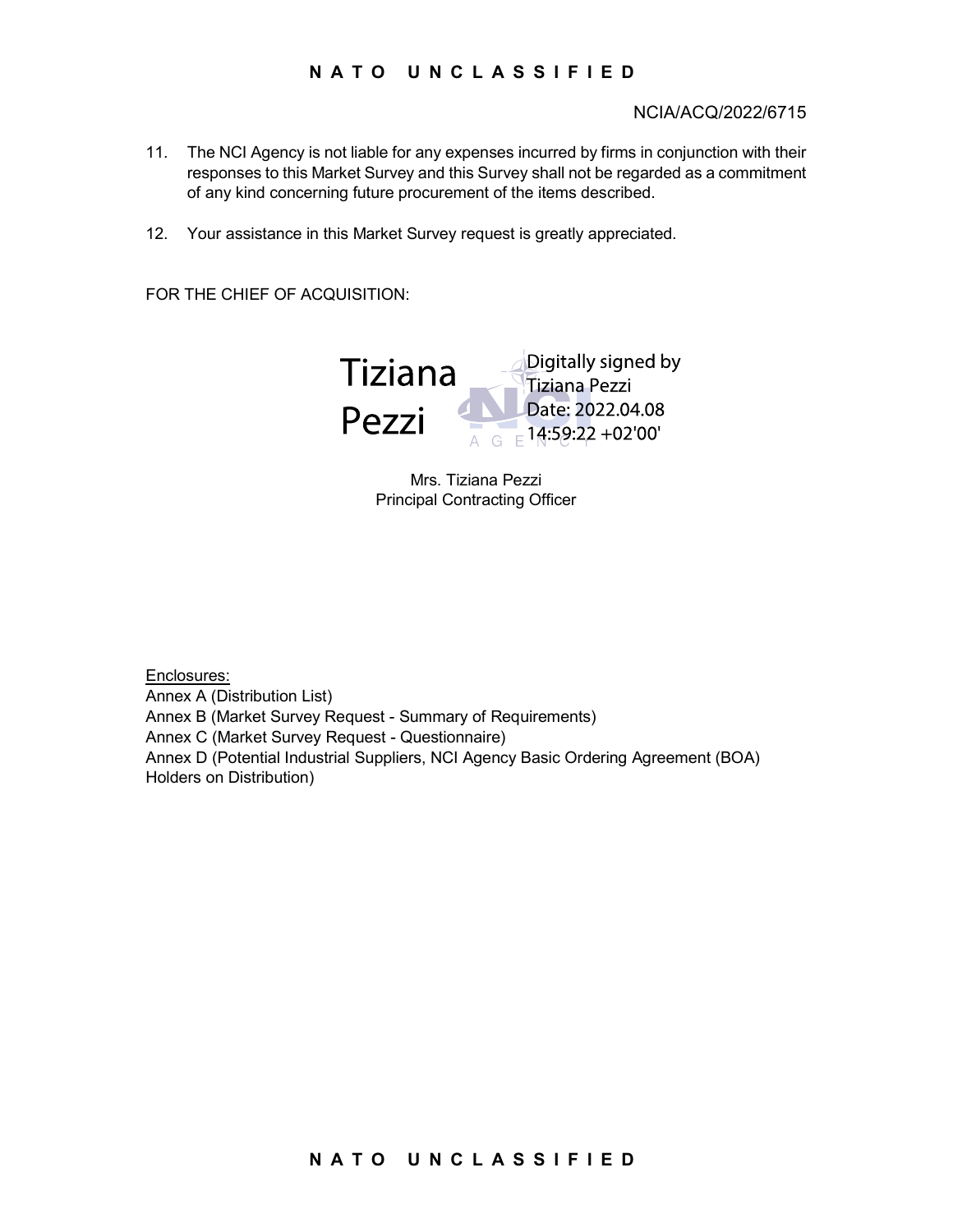## NCIA/ACQ/2022/6715

# N A T O U N C L A S S I F I E D<br>
NCIA/ACQ/2022/6715<br>
ANNEX A ANNEX A Distribution List for Market Survey Request for Information MS-CO-115685-NUCC CLS

Potential Industrial Suppliers (NCI Agency BOA Holders) 1

## **NATO Delegations** (Attn: Investment Adviser):

| Albania                                           |                |
|---------------------------------------------------|----------------|
| <b>Belgium</b>                                    |                |
| <b>Bulgaria</b>                                   |                |
| Canada                                            |                |
| Croatia                                           |                |
| <b>Czech Republic</b>                             |                |
| <b>Denmark</b>                                    |                |
| Estonia                                           |                |
| France                                            |                |
| Germany                                           |                |
| Greece                                            |                |
| Hungary                                           |                |
| Iceland                                           |                |
| Italy                                             |                |
| Latvia                                            |                |
| Lithuania                                         |                |
| Luxembourg                                        |                |
| Montenegro                                        |                |
| Netherlands                                       |                |
| North Macedonia                                   |                |
| Norway                                            |                |
| Poland                                            |                |
| Portugal                                          |                |
| Romania                                           |                |
| Slovakia                                          |                |
| Slovenia                                          |                |
| Spain                                             |                |
| Turkey                                            |                |
| The United Kingdom                                | 1              |
| The United States of America                      |                |
|                                                   |                |
| <b>Belgian Ministry of Economic Affairs</b>       | $\mathbf 1$    |
|                                                   |                |
| Embassies in Brussels (Attn: Commercial Attaché): |                |
| Albania                                           | $\mathbf{1}$   |
| Belgium                                           | $\overline{1}$ |
|                                                   |                |
| NATO UNCLASSIFIED                                 |                |
|                                                   |                |
|                                                   |                |
|                                                   |                |
|                                                   |                |
|                                                   |                |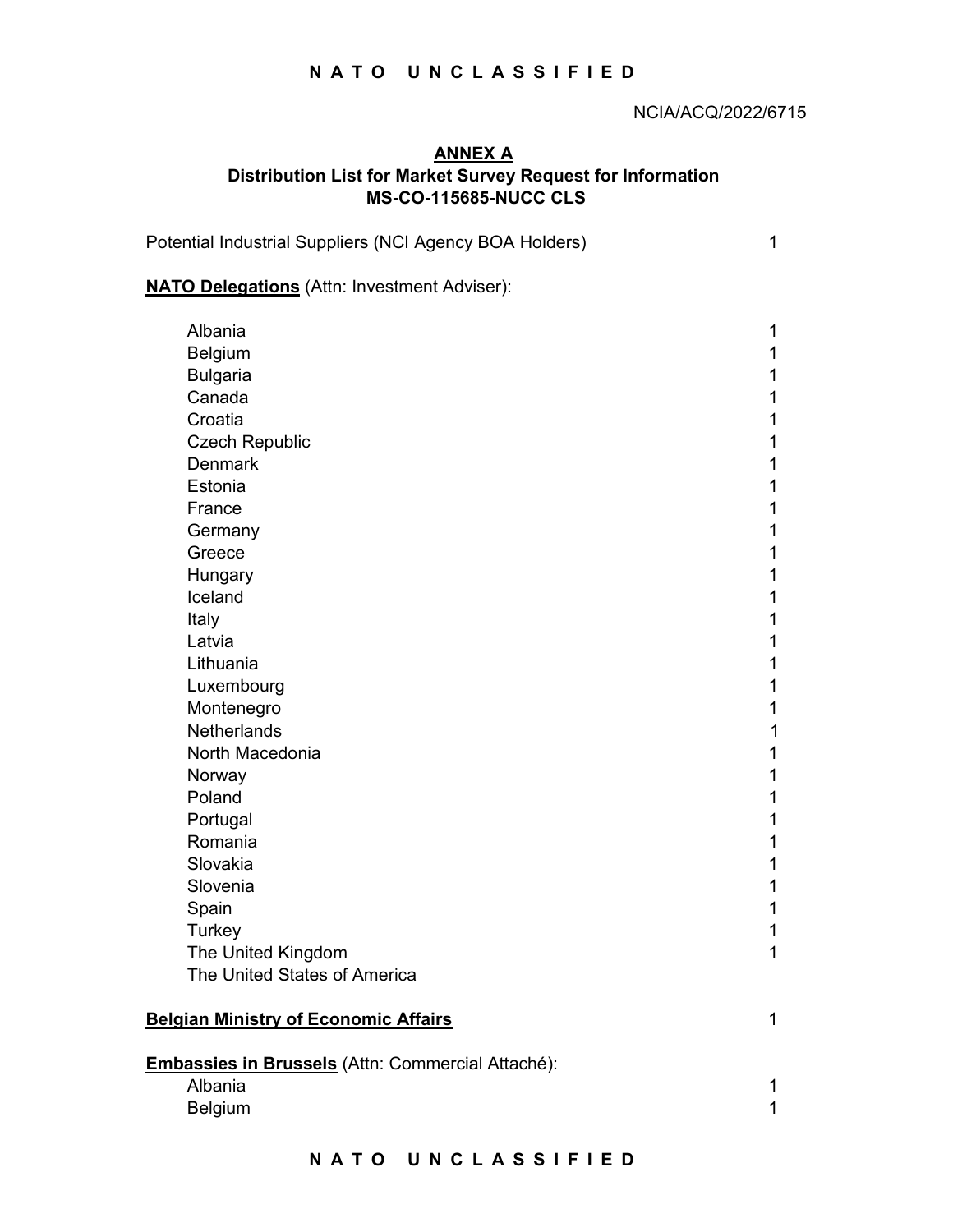| <b>NATO</b>                  | UNCLASSIFIED       |
|------------------------------|--------------------|
|                              |                    |
|                              | NCIA/ACQ/2022/6715 |
| <b>Bulgaria</b>              |                    |
| Canada                       |                    |
| Croatia                      |                    |
| <b>Czech Republic</b>        |                    |
| Denmark                      |                    |
| Estonia                      |                    |
| France                       |                    |
| Germany                      |                    |
| Greece                       |                    |
| Hungary                      |                    |
| Iceland                      |                    |
| Italy                        |                    |
| Latvia                       |                    |
| Lithuania                    |                    |
| Luxembourg                   |                    |
| Montenegro                   |                    |
| Netherlands                  |                    |
| North Macedonia              |                    |
| Norway                       |                    |
| Poland                       |                    |
| Portugal                     |                    |
| Romania                      |                    |
| Slovakia                     |                    |
| Slovenia                     |                    |
| Spain                        |                    |
| Turkey                       |                    |
| The United Kingdom           |                    |
| The United States of America |                    |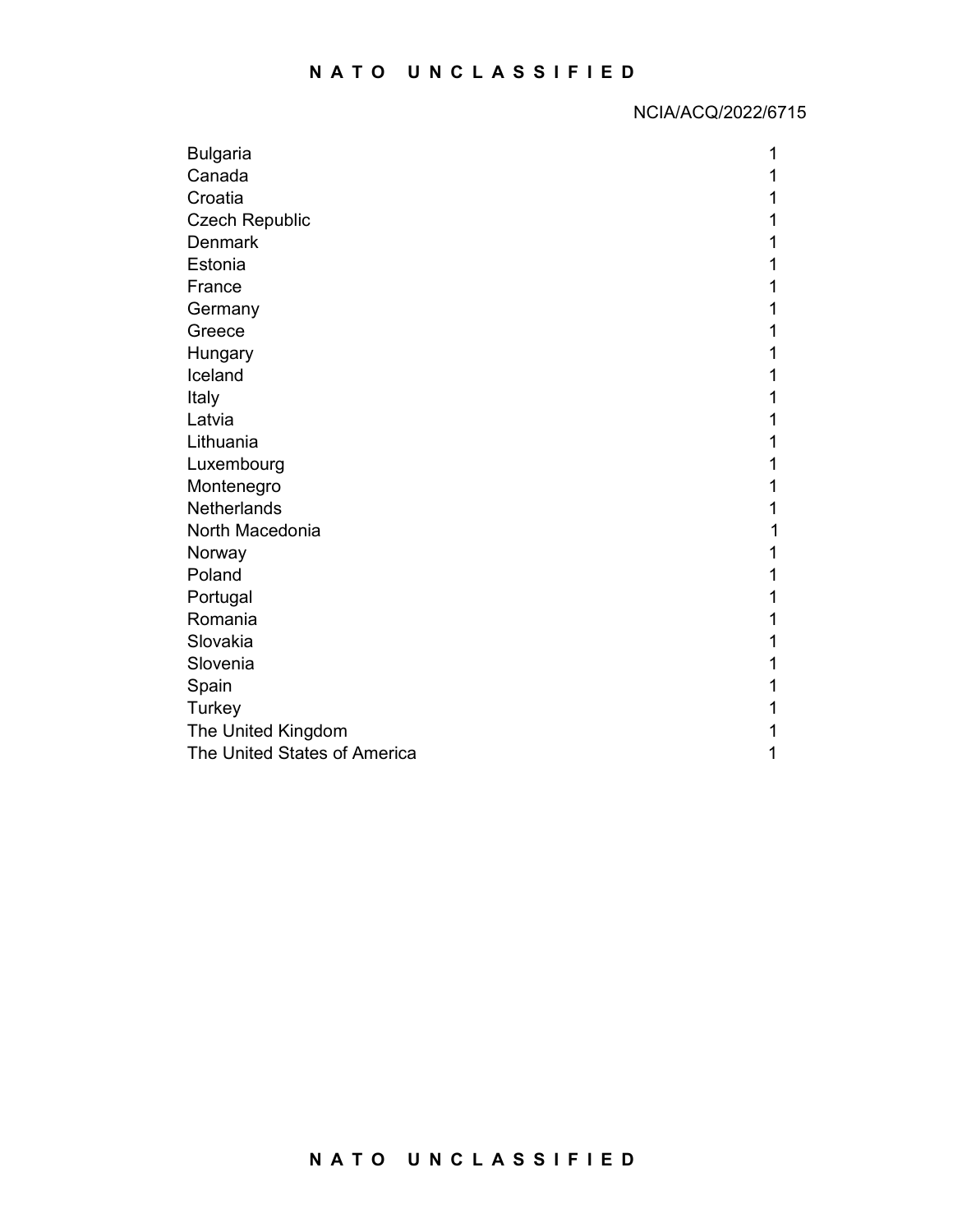# ANNEX B Summary of Requirements

The NATO's Ultra-High Frequency (UHF) Control Capability (NUCC) provides a flexible and redundant UHF Services control capability to NATO. This is implemented through two static network control stations (NCS) in Belgium and Italy and managed through the Enterprise Services Operations Centre (ESOC) in Belgium and alternate control centre The Netherlands.

Each of the NCS consists of four UHF antennas and control up to eight UHF DAMA channels using eight UHF modems.

Besides the two static NCS sites the NUCC also includes a deployable Out-Of-Area Channel Controller (OOACC). The OOACC is a fully integrated, standalone controller and provides IW and DAMA control functions for two UHF channels. The OOACC is an integral part of the NUCC, and as such will be able to work in tandem with any of the two static NCS stations.

Contractor Logistic Support (CLS) is required for hardware support and technical assistance. The CLS period will cover a three year base period (1 January 2023 through 31 December 2025), with three one year option periods if/when exercised.

The selected Bidder will be responsible for delivering  $3<sup>rd</sup>/4<sup>th</sup>$  line maintenance activities, in terms of full system support and including occasional onsite interventions, which will enable the seamless operation of the UDCC system. For ease of understanding the system is divided into four subsystems:

- 1. NCS/Control. Items include Dell Power Edge R640 servers; RT1830 Viasat modems; CISCO 1000- series switches; Cisco Router 4331 series: Cisco Firewall 2100 series: Fei-Zyfer GPS Receiver; Microwave Photonic Fibre Optic Transceivers and Receivers.
- 2. NCS/RF. Items include: Ophir RF Power Amplifiers; Novotronik Matrix switches; Viasat Splitter Combiner Drawers; Quickset pan and tilt; UHF helical antennas of multiple types
- Norse The Transfer Theories, the Combiner Theories and Receivers.<br>
Ners and Receivers.<br>
Si include: Ophir RF Power Amplifiers; Novotronik Matrix<br>
at Splitter Combiner Drawers; Quickset pan and tilt; UHF helical<br>
attinum an 3. NCS/Non-CIS. Items include: outdoor communication shelters, Mega Hissotto Heating, ventilation and air condition (HVAC) units, antenna towers and Eaton Uninterruptible Power Supply (UPS) systems
- 4. OOACC. Items include: Dell Power Edge R640 servers; RT1829 Viasat modems; CISCO 1000- series switches; Cisco Router 4331 series: Cisco Firewall 2100 series ; Fei-Zyfer GPS Receiver; UHF helical antenna.

For items 1, 2 and 4 personnel working on the equipment will require a NATO security clearance.

During the CLS period the contractor shall establish a Logistics Support Programme and be responsible for the repair or replacement of any item identified as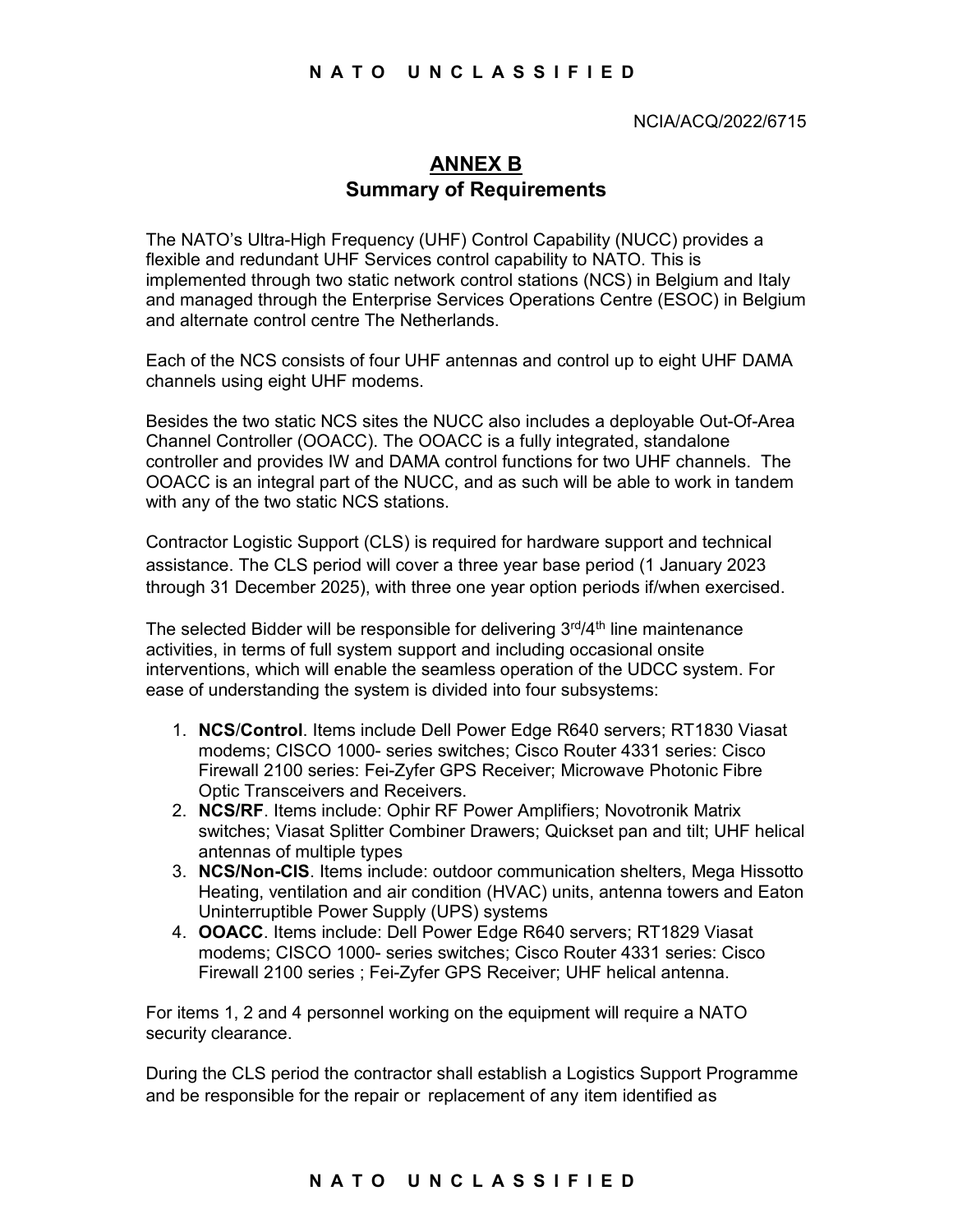N A T O U N C L A S S I F I E D<br>
NCIA/ACQ/2022/6715<br>
cordance with current approved specifications and QA<br>
ontractor shall also be responsible for the specifying of any unserviceable in accordance with current approved specifications and QA requirements. The Contractor shall also be responsible for the specifying of any alternative or superseding items should the original part be no longer available ensuring form, fit, and functional requirements. These requirements will include updating as-built and operation documentation and training.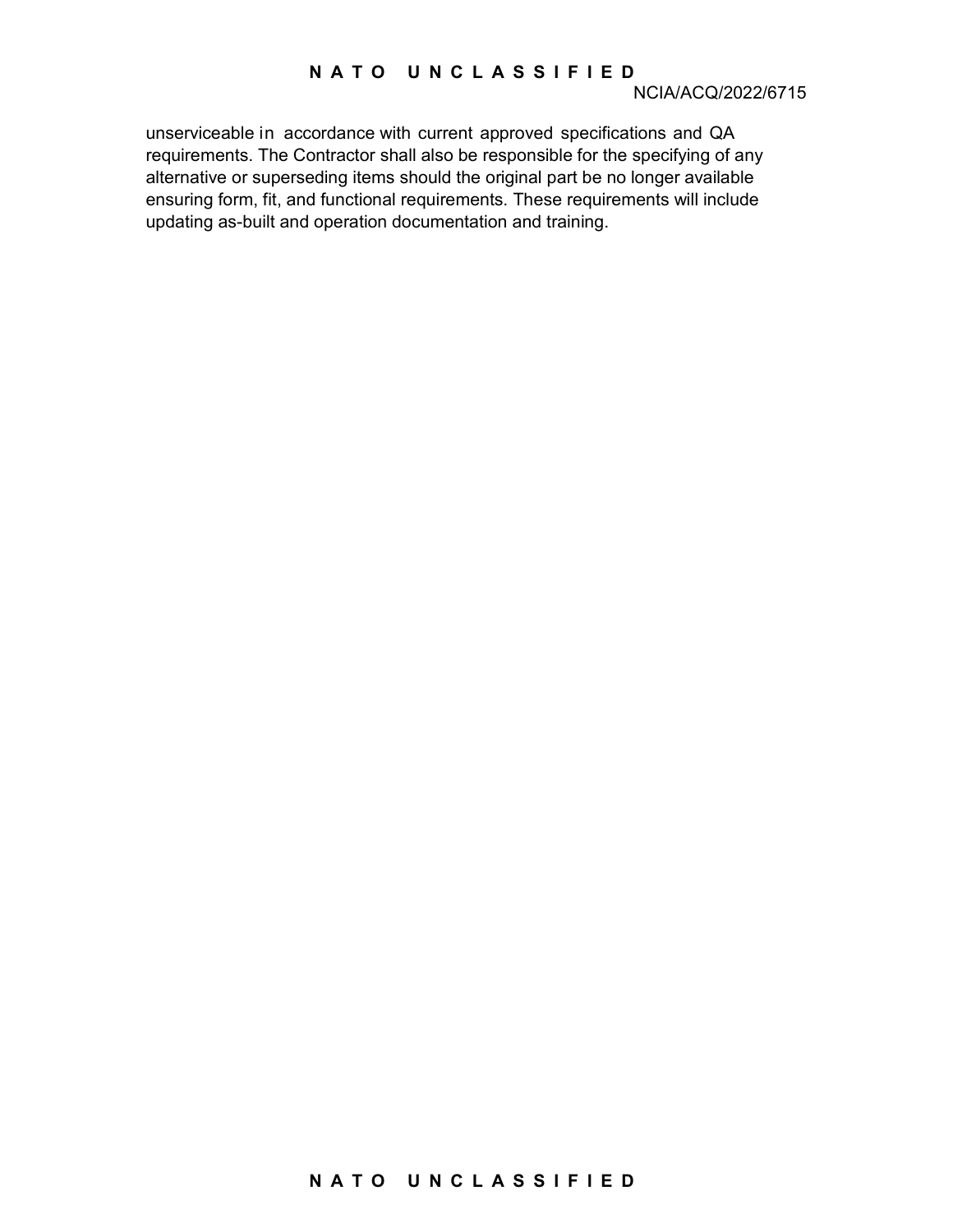# N A T O U N C L A S S I F I E D<br>
NCIA/ACQ/2022/6715<br>
<u>ANNEX C</u><br>
Questionnaire ANNEX C Questionnaire

Organisation name:

Contact name & details within organisation:

## **Notes**

- Please DO NOT alter the formatting. If you need additional space to complete your text then please use the 'Continuation Sheet' at the end of this Annex and reference the question to which the text relates to.
- Please feel free to make assumptions, HOWEVER you must list your assumptions in the spaces provided.
- Please DO NOT enter any company marketing or sales material as part of your answers within this market survey. But please submit such material as enclosures with the appropriate references within your replies. If you need additional space, please use the sheet at the end of this Annex.
- Please DO try and answer the relevant questions as comprehensively as possible.
- All questions within this document should be answered in conjunction with the summary of requirements in Annex B.
- All questions apply to Commercial or Government respondees as appropriate to their Commercial off the Shelf (COTS) or Government off the Shelf (GOTS) products.
- What the cooleration critical or discussed in originization with the display of promotectial of the Shelf (COTS) or Government off the Shelf (GOTS) quired in the questions refer to Rough Order of Magnitude (ROM) at Life Cy Cost details required in the questions refer to Rough Order of Magnitude (ROM) Procurement & Life Cycle cost, including all assumptions the estimate is based upon:
	- Advantages & disadvantages of your product/solution/organisation,
	- Any other supporting information you may deem necessary including any assumptions relied upon.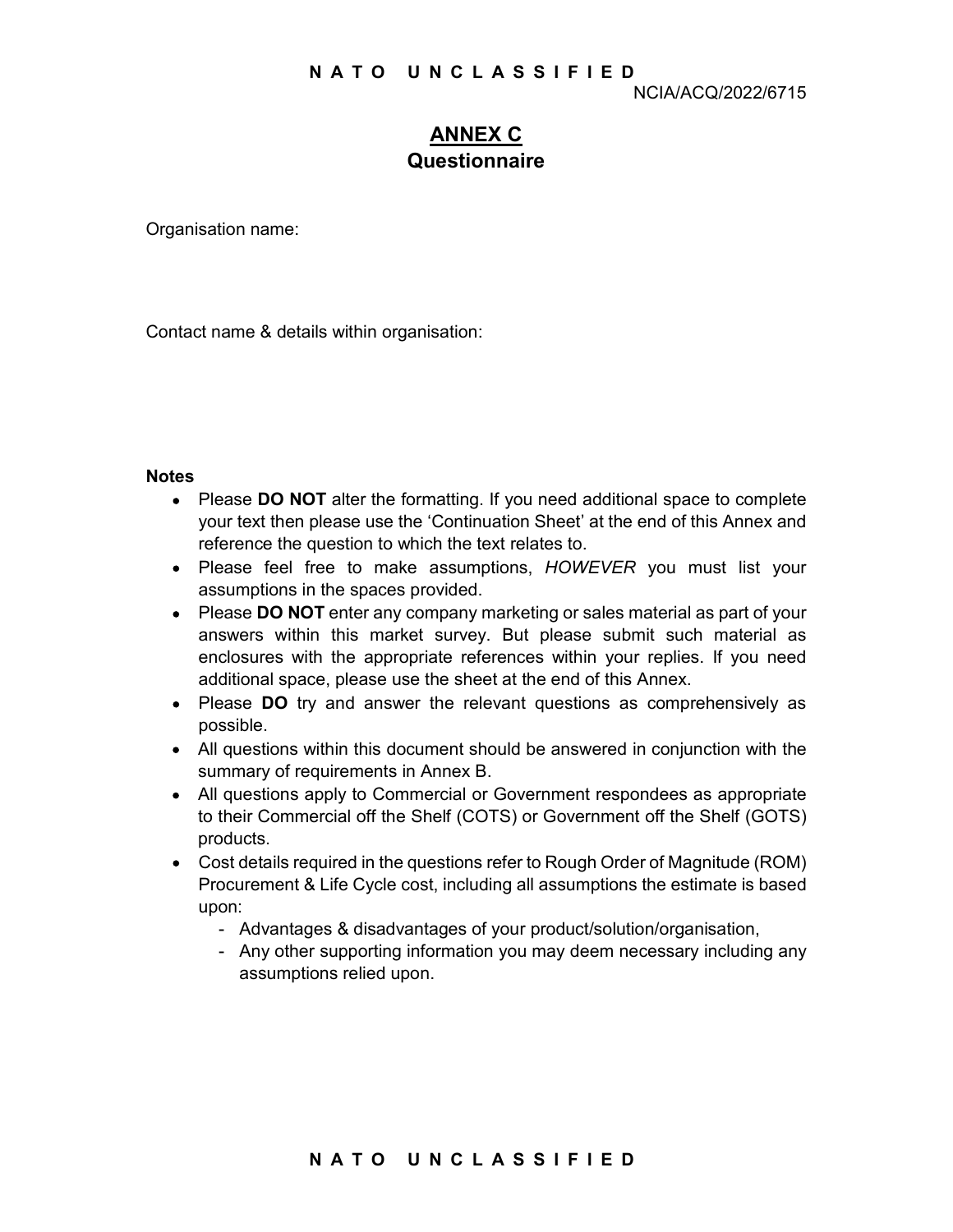## Questions

N A T O U N C L A S S I F I E D<br>
NCIA/ACQ/2022/6715<br>
<u>Questions</u><br>
fly have a support agreement in place with the below 1. Do you currently have a support agreement in place with the below companies, in relation to the hardware described in Annex B?

| <b>Companies</b>        | Support Agreement In Place - Yes / No |
|-------------------------|---------------------------------------|
| Viasat Inc              |                                       |
| Ophir                   |                                       |
| <b>Spirit River Pty</b> |                                       |
| Novotronik              |                                       |

2. Do you have the facilities to repair and ship items that fall under the US International Traffic in Arms Regulations (ITAR)?

3. What type of related professional certifications do your engineers and technicians have?

4. Do you have the ability to perform on-site interventions and repairs, on an occasional basis, within NATO countries?

e ability to perform on-site interventions and repairs, on an<br>s, within NATO countries?<br><br>e facilities to run a call centre to provide engineering and<br>ont during standard business working hours?<br><br>NATO UNCLASSIFIED 5. Do you have the facilities to run a call centre to provide engineering and technical support during standard business working hours?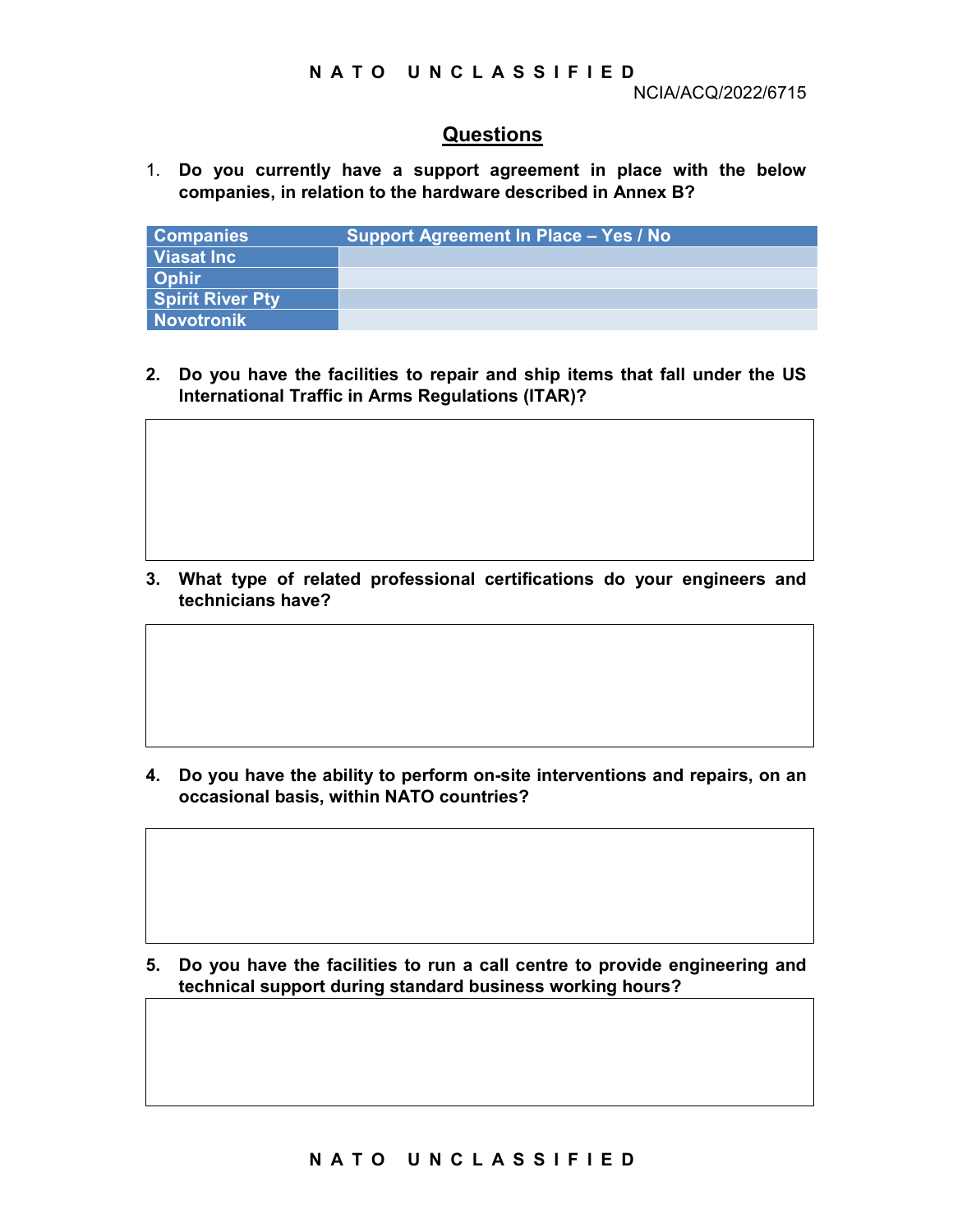N A T O U N C L A S S I F I E D<br>NCIA/ACQ/2022/6715<br>Pexperience in supporting Military UHF SATCOM<br>V)Systems? 6. Do you have experience in supporting Military UHF SATCOM (SCPC/DAMA/IW) Systems?

7. It is considered preferable to have one CLS contract for the entire UDCC system. However, if you are unable to do this please specific which areas you would bid for:

| <b>Option</b>           | <b>Subsystems</b> | Bid – Yes / No |
|-------------------------|-------------------|----------------|
|                         | NCS/Control       |                |
| $\mathbf 2$             | <b>NCS/RF</b>     |                |
| 3                       | NCS/Non-CIS       |                |
| $\overline{\mathbf{A}}$ | <b>OOACC</b>      |                |

8. Please state the Rough Order of Magnitude (ROM) for delivery of CLS services based on the requirements described in Annex B, assuming a contract for 12 months. The ROM should clearly identify which subsystems would be included.

| Option ROM Value                                         |
|----------------------------------------------------------|
| $\boxed{2}$<br>$\overline{\mathbf{3}}$<br>$\overline{4}$ |
|                                                          |
|                                                          |
|                                                          |
|                                                          |
|                                                          |
|                                                          |
|                                                          |
|                                                          |
|                                                          |
|                                                          |
|                                                          |
| NATO UNCLASSIFIED                                        |
|                                                          |
|                                                          |
|                                                          |